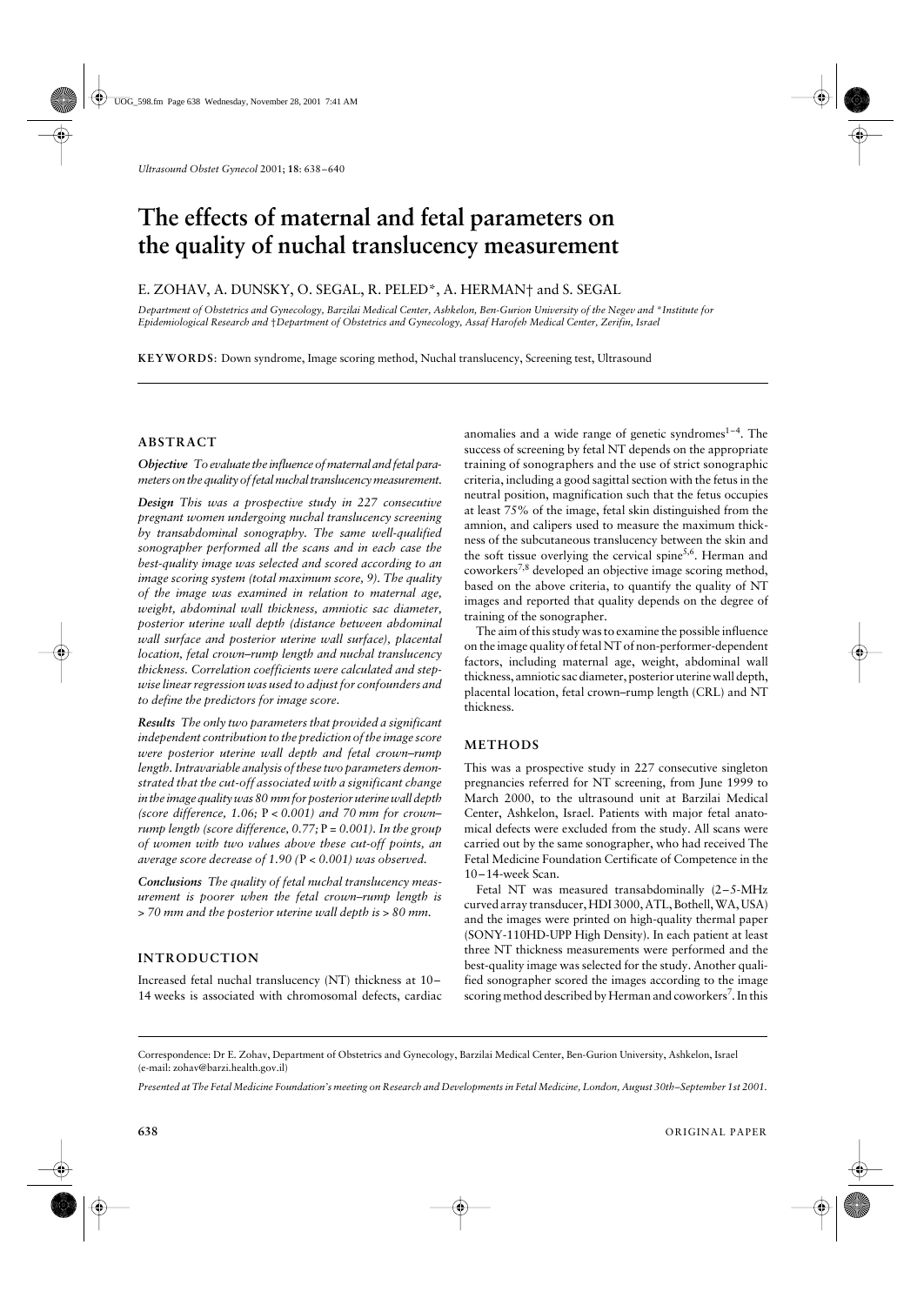system there are three major criteria: fetal section (oblique, 0; mid-sagittal, 2), caliper placement (misplaced, 0; appropriate, 2), skin line (nuchal only, 0; nuchal and back, 2) and three minor criteria: image size (unsatisfactory, 0; satisfactory, 1), amnion (not visualized, 0; visualized, 1) and head position (flexion/hyperextension, 0; neutral, 1). The final score was categorized into one of four quality groups: excellent (score 8–9), reasonable (score 4–7), intermediate (score 2–3) and unacceptable (score 0–1).

The following data were recorded for each patient: maternal age, weight, abdominal wall thickness (measured as the distance between the abdominal surface and the anterior wall of the amniotic sac) (Figure 1), amniotic sac diameter (anterior– posterior diameter of the gestational sac), posterior uterine wall depth (distance between abdominal wall surface and posterior uterine wall surface), placental location, fetal CRL and fetal NT thickness.



 $(b)$ 



**Figure 1** Ultrasound image (a) and schematic drawing (b) for the measurement of fetal nuchal translucency thickness, illustrating the defined parameters of this study. 1, distance between abdominal surface and anterior amniotic membrane; 2, distance between anterior and posterior amniotic membranes; 3, distance between abdominal wall surface and posterior internal uterine wall surface.

Regression analysis was used to determine the significance of the association between image score and each variable. Stepwise linear regression was then used to adjust for confounders and to define those variables that provided a significant independent contribution to the prediction of image score.

## **RESULTS**

Fetal NT was successfully measured in all 227 pregnancies. The mean image score was 6.6 (standard deviation (SD), 1.6; range, 3–9). The means for the variables examined and their relation to the image score are shown in Table 1. There were significant associations between image score and abdominal wall thickness, amniotic sac diameter, posterior uterine wall depth and CRL. There was no significant difference  $(P = 0.09)$ in image score between those with an anterior placenta  $(n = 92)$ ; average score, 6.37) and those with a posterior placenta ( $n = 120$ ; average score, 6.74). In the linear regression model there were two variables with significant independent association with image score: posterior uterine wall depth  $(\beta = -0.228; P < 0.001)$  and CRL  $(\beta = -0.159; P = 0.014;$  $r^2$  = 8.4%). Table 2 shows the intravariable analysis of these two parameters. This analysis yielded a cut-off point for each parameter that significantly changed the image quality score: 80 mm for posterior uterine wall depth (score difference =  $1.06; P < 0.001$  and 70 mm for CRL (score difference =  $0.77$ ,  $P = 0.001$ ). Table 3 presents the effect of these two factors, in various combinations, on image score. In women with a posterior uterine wall depth of < 80 mm and a fetal CRL of < 70 mm the average image score was 7.05. When posterior

**Table 1** Association between the independent variables and image quality score

| Variable                              | Mean (SD, range)       | r        | Р     |
|---------------------------------------|------------------------|----------|-------|
| Maternal age (years)                  | $29.9(5.0, 21-44)$     | $-0.061$ | 0.365 |
| Maternal weight (kg)                  | $63.7(12.0, 42 - 110)$ | $-0.127$ | 0.06  |
| Abdominal wall depth (cm)             | $3.8(1.4, 0.9-9.2)$    | $-0.160$ | 0.016 |
| Gestational sac diameter (cm)         | $3.7(1.1, 1.7-7)$      | $-0.148$ | 0.026 |
| Posterior uterine wall<br>depth (cm)  | $7.5(1.6, 3.7-14.6)$   | $-0.242$ | 0.001 |
| Crown-rump length (mm)                | $61.4(11.4, 36-85)$    | $-0.180$ | 0.007 |
| Nuchal translucency<br>thickness (mm) | $1.2(0.4, 0.5-2.5)$    | $-0.013$ | 0.841 |

SD, standard deviation.

**Table 2** Intravariable analysis of posterior uterine wall depth and crown–rump length

| Variable          | $Cut$ -off<br>(mm) | n1  | n2  | Quality score<br>difference | P       |
|-------------------|--------------------|-----|-----|-----------------------------|---------|
| Posterior uterine | 70                 | 142 | 85  | 0.46                        | 0.033   |
| wall depth        | 80                 | 65  | 162 | 1.06                        | < 0.001 |
|                   | 90                 | 34  | 193 | 0.95                        | 0.002   |
| Crown-rump length | 50                 | 184 | 43  | 0.17                        | 0.522   |
|                   | 60                 | 133 | 94  | 0.40                        | 0.06    |
|                   | 70                 | 56  | 171 | 0.77                        | 0.001   |

*n*1, number of patients above the cut-off; *n*2, number of patients below the cut-off.